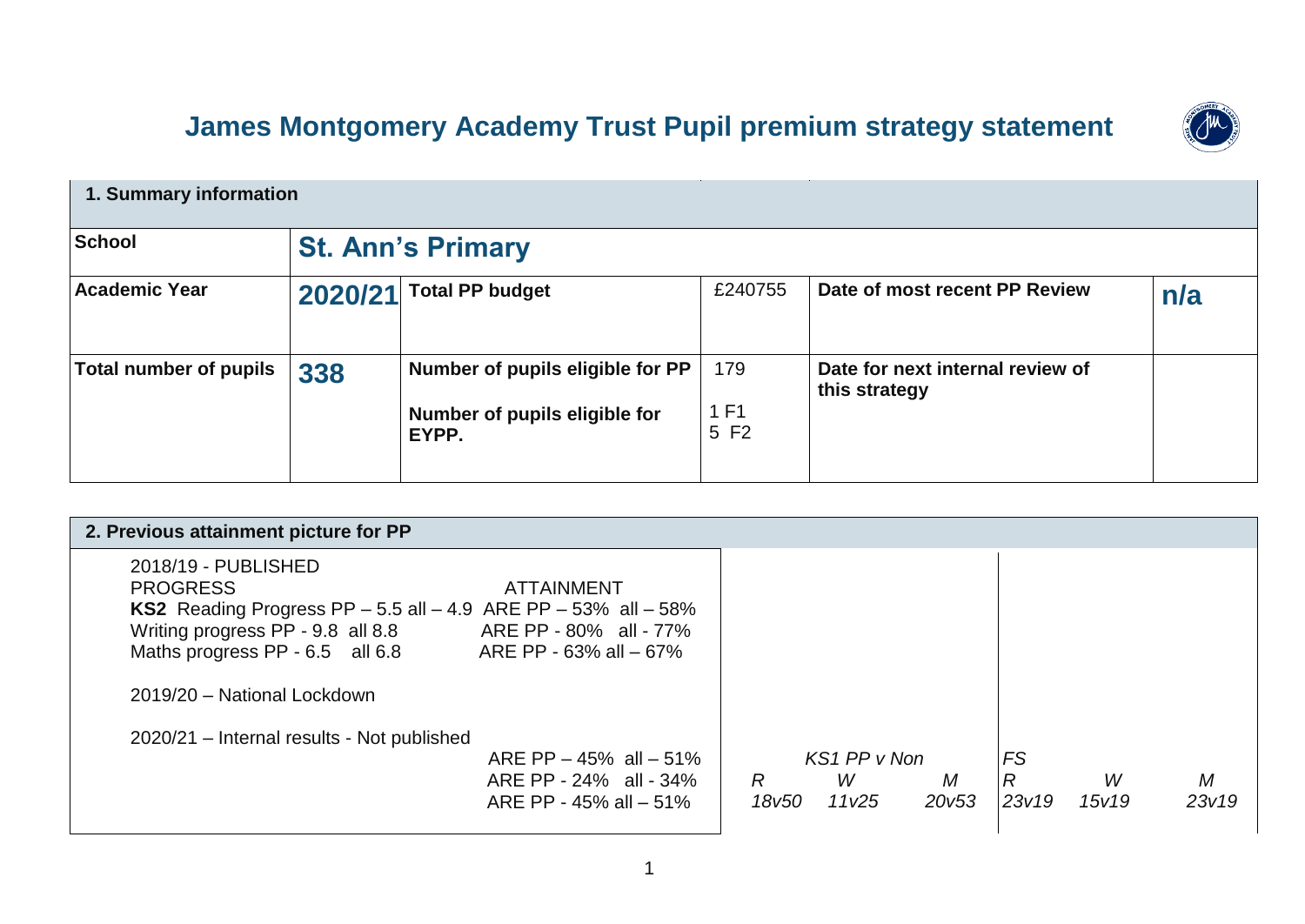| <b>TARGETS 2022 - tbc.</b>                                                                       |                                                                                                                                         | Pupils eligible for PP<br>(Pure<br>PP |               | Pupils not eligible for PP |               |               |                        |
|--------------------------------------------------------------------------------------------------|-----------------------------------------------------------------------------------------------------------------------------------------|---------------------------------------|---------------|----------------------------|---------------|---------------|------------------------|
| $\%$ predicted to achieve end of EYFS expectation in reading, writing and<br>maths - Summer 2022 |                                                                                                                                         |                                       | Writing<br>%  | Maths<br>$\frac{9}{6}$     | Reading<br>℅  | Writing<br>%  | Maths<br>$\frac{9}{6}$ |
| % predicted to achieve end of KS1 expectation in reading, writing and<br>maths - Summer 2022     |                                                                                                                                         |                                       | $\frac{9}{6}$ | $\frac{9}{6}$              | $\frac{9}{6}$ | $\frac{9}{6}$ | $\frac{9}{6}$          |
|                                                                                                  | % predicted to achieve end of KS2 expectation in reading, writing and<br>maths - Summer 2022                                            | $\frac{9}{6}$                         | $\frac{9}{6}$ | $\frac{9}{6}$              | $\frac{9}{6}$ | $\frac{9}{6}$ | $\frac{9}{6}$          |
|                                                                                                  | 3. Barriers to future attainment (for pupils eligible for PP)                                                                           |                                       |               |                            |               |               |                        |
| <b>attainers</b>                                                                                 | In-school barriers (issues to be addressed in school, such as poor oral language skills) Our PP children are not necessarily the lowest |                                       |               |                            |               |               |                        |
| A.                                                                                               | Writing<br>Poor oral skills leading to low attainment in writing<br>Wide range of attainment in each classroom                          |                                       |               |                            |               |               |                        |
| B                                                                                                | Low attainment in reading and lack of reading material at home<br>Wide range of attainment in each classroom                            |                                       |               |                            |               |               |                        |
| $\mathbf C$                                                                                      | Low attainment in maths.<br>Wide range of attainment in each classroom                                                                  |                                       |               |                            |               |               |                        |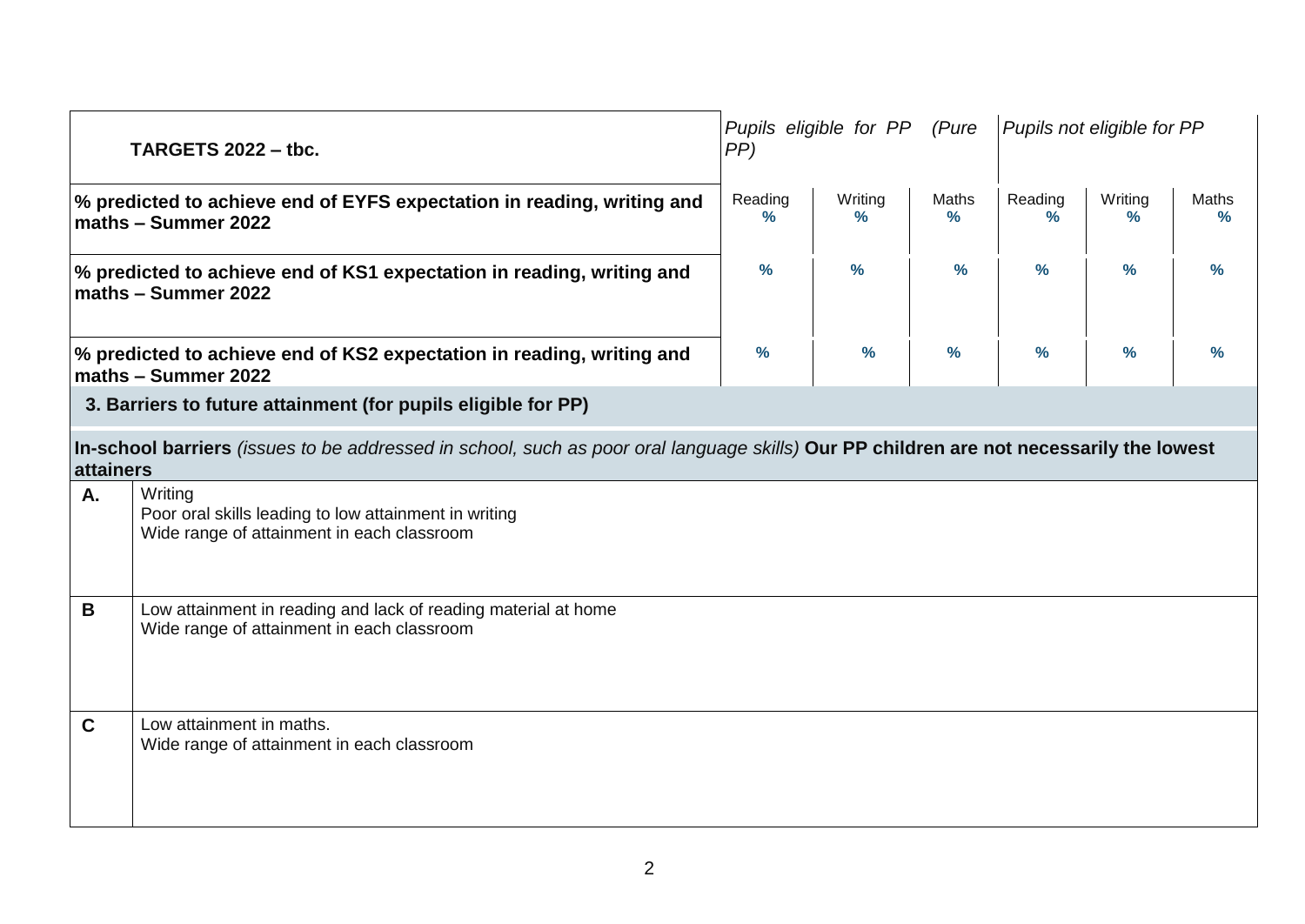|           | <b>External barriers</b> (issues which also require action outside school, such as low attendance rates)                                                                                                                                                              |                                                                                                                                                                                                                                                                                                                                                         |  |  |  |  |  |
|-----------|-----------------------------------------------------------------------------------------------------------------------------------------------------------------------------------------------------------------------------------------------------------------------|---------------------------------------------------------------------------------------------------------------------------------------------------------------------------------------------------------------------------------------------------------------------------------------------------------------------------------------------------------|--|--|--|--|--|
| D.        | Attendance is fluctuating and needs to improve.                                                                                                                                                                                                                       |                                                                                                                                                                                                                                                                                                                                                         |  |  |  |  |  |
| Ε.        | Increasing safeguarding needs of our families.                                                                                                                                                                                                                        |                                                                                                                                                                                                                                                                                                                                                         |  |  |  |  |  |
| F         | Need to ensure that the basic needs of all children are met. (Breakfast Club)                                                                                                                                                                                         | Postponed                                                                                                                                                                                                                                                                                                                                               |  |  |  |  |  |
| G         | group' and help support reading at home.                                                                                                                                                                                                                              | Maintain bilingual support focussed on Roma/ Slovak speaking families who are our lowest attending & attaining ethnic group engage this 'vulnerable                                                                                                                                                                                                     |  |  |  |  |  |
| H         |                                                                                                                                                                                                                                                                       | Need to continue to subsidise the increasing costs of school trips/visitors to ensure children receive first hand experiences                                                                                                                                                                                                                           |  |  |  |  |  |
|           | 4. Desired outcomes (Desired outcomes and how they will<br>be measured)<br><b>Outcome</b>                                                                                                                                                                             | How will we measure this?                                                                                                                                                                                                                                                                                                                               |  |  |  |  |  |
| A.        | Attendance improves and number of PA Pupil Premium children<br>decreases.                                                                                                                                                                                             | Measure attendance in each class/phase/whole school<br>Layer data to include % attendance excluding covid related and PA<br>What is the attendance with just unauthorised and non covid illness?<br>Over 160 children achieved 95%+attendance<br>Still too many PA children - just over 100 - new tracking and challenge to be<br>implemented next year |  |  |  |  |  |
| <b>B.</b> | Head Teacher with safeguarding responsibility has up to date<br>information from multi-agency meetings documented on<br>CPOMs.<br>Children of concern supported by Early help and have the<br>opportunity to access a range of other services to meet their<br>needs. | Termly safeguarding reports from Deputy Safeguarding Lead for Safeguarding Governor<br>are completed (JMAT template)<br>Meetings with DSL/Head take place at least half termly (LR to observe)<br>New DSL trained - JMAT template completed for Governors coering key aspects of<br>safeguarding<br>Safeguarding on the agenda at every meeting.        |  |  |  |  |  |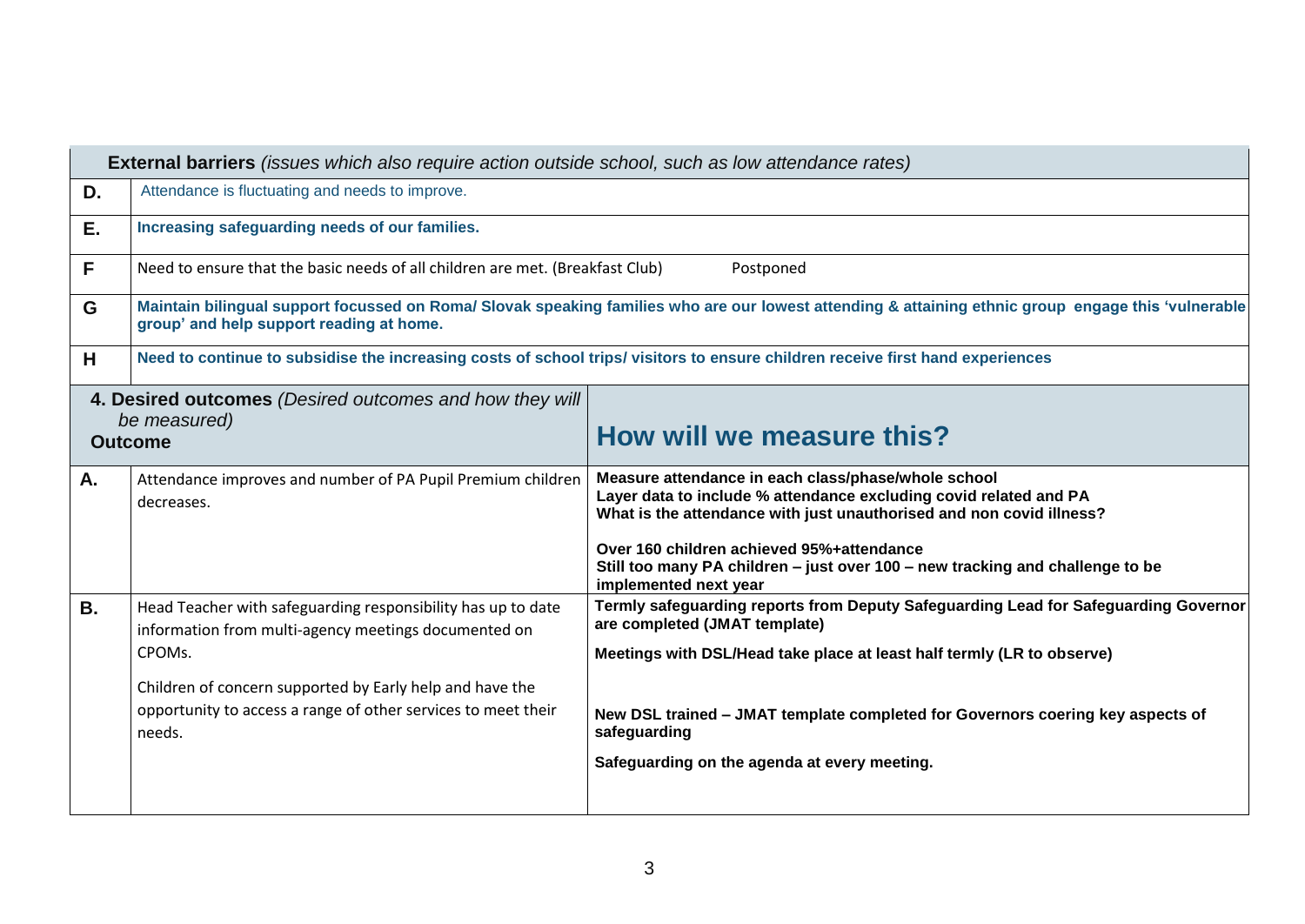| C. | Increased parental engagement in school activities -<br>communication via parent hub                                      | Start with Parent Hub - 29% coverage - Identify hard to reach and explain new systems<br>- parent hub and parent pay (teacher to parents app) |
|----|---------------------------------------------------------------------------------------------------------------------------|-----------------------------------------------------------------------------------------------------------------------------------------------|
|    | Improve attendance of identified families through home visits<br>(bi-lingual support)                                     | Planned support for key meetings - admissions/ parent consultation                                                                            |
|    | (Support admission meetings/ parent evenings)                                                                             | Parent Hub increased to 66% - identify 34% and target Autumn term.                                                                            |
| D. | Each cohort has a quality super start to their REAL project.                                                              | Support through project tuning, Monitor Planning and delivery and outcomes of<br>projects                                                     |
|    | Pupil Voice results show that children were inspired by their<br>super start.                                             | <b>Pupil Voice results</b>                                                                                                                    |
|    | REAL projects books show quality learning demonstrating<br>impact of 'Super Start' and/or bought resources.               | Summer term sparkling starts in every year group - some visits out, some visitors in                                                          |
| E. | An increased % of children in all cohorts of both PP and Non<br>PP at ARE when compared to the previous year (March 2020) | Target setting - Interventions - Moderation - Pupil Achievement meetings - Formative v<br>summative assessment activities.                    |
|    | (see cohort trackers)                                                                                                     | Mixed results due to Spring term lockdown.<br>Writing a key focus for 2021 22                                                                 |
|    |                                                                                                                           |                                                                                                                                               |

| 5. Planned expenditure                                                                                                                                                                     |         |  |  |  |  |  |
|--------------------------------------------------------------------------------------------------------------------------------------------------------------------------------------------|---------|--|--|--|--|--|
| Academic year                                                                                                                                                                              | 2020/21 |  |  |  |  |  |
| The three headings below enable schools to demonstrate how they are using the Pupil Premium to improve classroom pedagogy, provide<br>targeted support and support whole school strategies |         |  |  |  |  |  |
| i. Quality of teaching for all                                                                                                                                                             |         |  |  |  |  |  |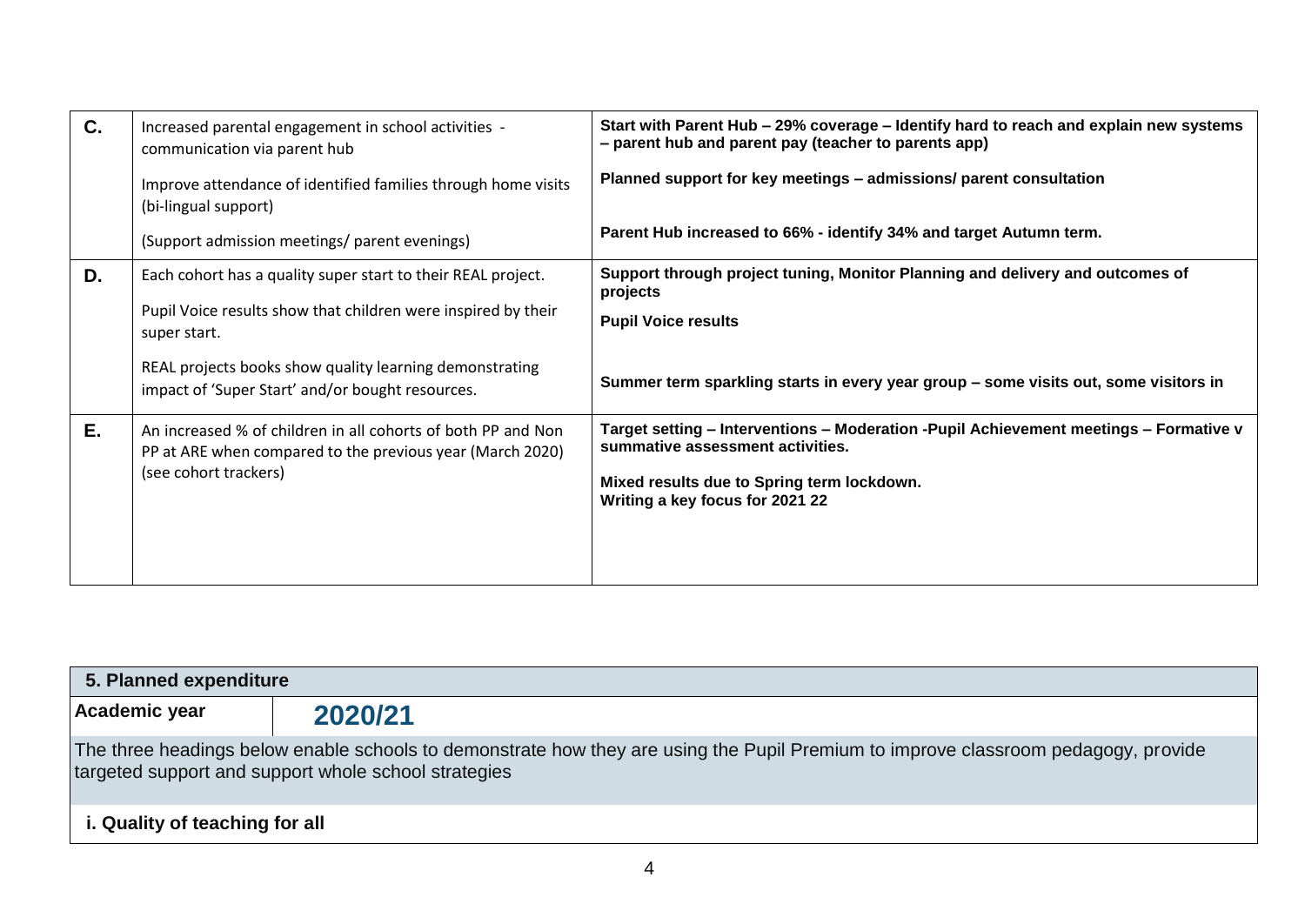| <b>Desired outcome</b>                                                                                                                                                                                                                                                                                                                                                                                              | Chosen action / approach                                                                                                                                                                                         | What is the evidence and<br>rationale for this choice?                                                                                                                                                                                                                                    | How will you ensure it is<br>implemented well?                                                                                                                                                                                           | <b>Staff</b><br>lead | <b>Budgeted</b><br>costs     |
|---------------------------------------------------------------------------------------------------------------------------------------------------------------------------------------------------------------------------------------------------------------------------------------------------------------------------------------------------------------------------------------------------------------------|------------------------------------------------------------------------------------------------------------------------------------------------------------------------------------------------------------------|-------------------------------------------------------------------------------------------------------------------------------------------------------------------------------------------------------------------------------------------------------------------------------------------|------------------------------------------------------------------------------------------------------------------------------------------------------------------------------------------------------------------------------------------|----------------------|------------------------------|
| More children at<br>ARE in each class<br>when compared to<br>the previous year                                                                                                                                                                                                                                                                                                                                      | Reduce the ratio of adults:<br>children to enable more in<br>class support for various<br>needs                                                                                                                  | Wide spectrum of attainment in<br>each year group                                                                                                                                                                                                                                         | Allocate extra adults to each<br>bubble<br>Phase leaders to allocate target<br>children<br>Monitoring to focus on termly target<br>children<br>Book looks - marking by all staff.<br>Evidence presented at Pupil<br>Achievement meetings | <b>LR</b>            | 3x<br><b>HLTA</b><br>$= 81k$ |
| See Phase plans for detail of focussed support though 'Strategies' disrupted due to COVID and national lockdown.<br>Successful Pupil Achievement meetings took part at the end of the academic year to feed into 'catch up plan for 2021/22<br>2021 22 - Further capacity increased by using NTP                                                                                                                    |                                                                                                                                                                                                                  |                                                                                                                                                                                                                                                                                           |                                                                                                                                                                                                                                          |                      |                              |
| The regular daily<br>support for the<br>SEND / Low<br>achieving pupils is<br>better suited to their<br>needs leading to<br>each child achieving<br>their carefully<br>selected targets.                                                                                                                                                                                                                             | Audit our current strategies<br>What works well? What needs<br>changing? How can we set up<br>a system that works both<br>strategically and<br>operationally?<br>Staff training on the support of<br><b>SEND</b> | An increasing percentage of<br>children are on the SEND register.<br>It is becoming more difficult for<br>teachers to pitch their learning<br>whilst supporting these children's<br>needs.<br>Some children have made little<br>progress over an extended period of<br>time in our school | Leadership review<br>Whole<br>school<br>training<br>on<br>tracking/assessment<br>of<br><b>SEND</b><br>children<br>Whole<br>school<br>training<br>0f<br>approaches to teaching                                                            | <b>MS</b>            | <b>30k</b>                   |
| Change of Operational support - Focussed support from SENDCo- focussing on different year groups weekly with gap tasks and drop ins.<br>SEND Pupil Achievement meetings too place to champion these children outside of the general meeting.<br>EEF Intervention linked to working memory to take place in Y3 - supporting lowest attainers in maths<br>Whole school research based project (CPD) – linked to maths |                                                                                                                                                                                                                  |                                                                                                                                                                                                                                                                                           |                                                                                                                                                                                                                                          |                      |                              |
| Total budgeted cost for part i                                                                                                                                                                                                                                                                                                                                                                                      |                                                                                                                                                                                                                  |                                                                                                                                                                                                                                                                                           |                                                                                                                                                                                                                                          |                      | <b>111k</b>                  |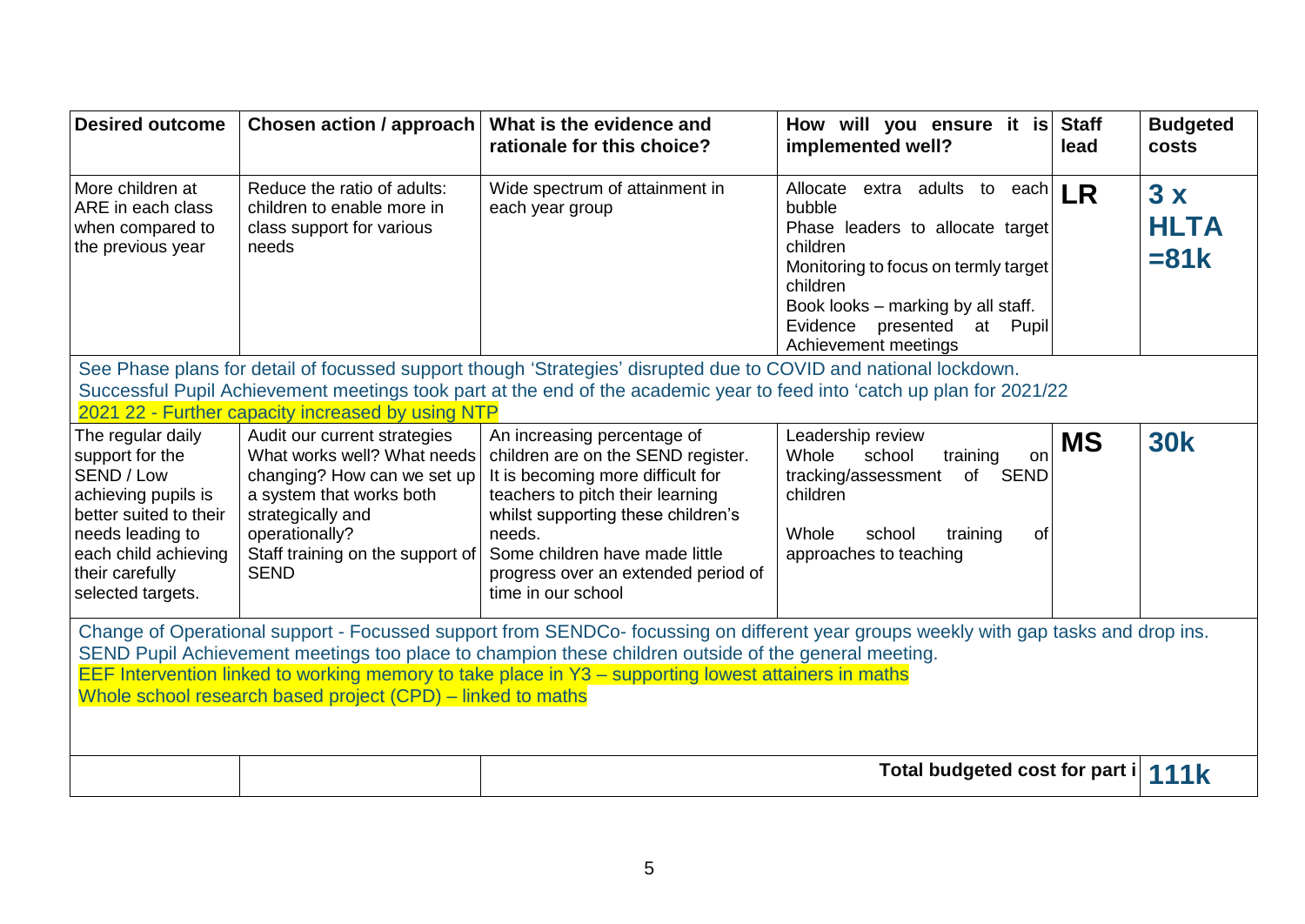| ii. Targeted support                                                                                                                                                                                                                                                                                             |                                                                                                                          |                                                                                                                                                                            |                                                                                                                   |                        |                          |  |  |
|------------------------------------------------------------------------------------------------------------------------------------------------------------------------------------------------------------------------------------------------------------------------------------------------------------------|--------------------------------------------------------------------------------------------------------------------------|----------------------------------------------------------------------------------------------------------------------------------------------------------------------------|-------------------------------------------------------------------------------------------------------------------|------------------------|--------------------------|--|--|
| <b>Desired outcome</b>                                                                                                                                                                                                                                                                                           | <b>Chosen action / approach</b>                                                                                          | What is the evidence and rationale<br>for this choice?                                                                                                                     | How will you ensure it<br>is implemented well?                                                                    | <b>Staff</b><br>lead   | <b>Budgeted</b><br>costs |  |  |
| <b>Increased</b><br>attainment<br>reading for lower<br>attaining pupils                                                                                                                                                                                                                                          | Differentiated reading<br>$\left  \right $ input – Phonics v Whole<br>class guided reading                               | A wide range of attainment in<br>reading is apparent in each year<br>group - Children, get their stage<br>related rather than age related input                            | <b>Staff training</b><br><b>Monitored in each</b><br>phase                                                        | <b>DB</b>              | 80 k<br><b>TA costs</b>  |  |  |
| <b>Increased</b><br>attainment<br>forl<br>children<br>below<br>ARE in maths and<br>reading                                                                                                                                                                                                                       | <b>Deliver ECC</b><br>interventions -<br>previously trained staff<br>Train all staff to deliver<br>interventions to each | Children have gaps from previous<br>years in their knowledge.<br>Previous years – the vast majority of<br>children who have taken part in<br>these interventions have made | <b>Staff training by</b><br><b>National ECC trainer</b><br><b>Children selected by</b><br><b>Phase leaders/HT</b> | <b>LR</b><br><b>GB</b> |                          |  |  |
|                                                                                                                                                                                                                                                                                                                  | bubble has options                                                                                                       | accelerated progress                                                                                                                                                       | <b>Monitor input</b>                                                                                              |                        |                          |  |  |
|                                                                                                                                                                                                                                                                                                                  |                                                                                                                          |                                                                                                                                                                            | Total budgeted cost for part ii 191k                                                                              |                        |                          |  |  |
| All interventions did not happen or were not completed due to Spring term absences – training can be applied in 2021/22<br>Phonics training and immediate focus for Autumn term 2021 - whole school training and release time for adults<br>All TAs and HLTAs to be focussed on interventions from week 3 Aut 21 |                                                                                                                          |                                                                                                                                                                            |                                                                                                                   |                        |                          |  |  |

| $\parallel$ iii. Other approaches |                                    |                                                              |                                             |                      |                          |  |
|-----------------------------------|------------------------------------|--------------------------------------------------------------|---------------------------------------------|----------------------|--------------------------|--|
| <b>Desired outcome</b>            | <b>Chosen action /</b><br>approach | What is the<br>evidence and<br>rationale for this<br>choice? | How will you ensure it is implemented well? | <b>Staff</b><br>lead | <b>Budgeted</b><br>costs |  |